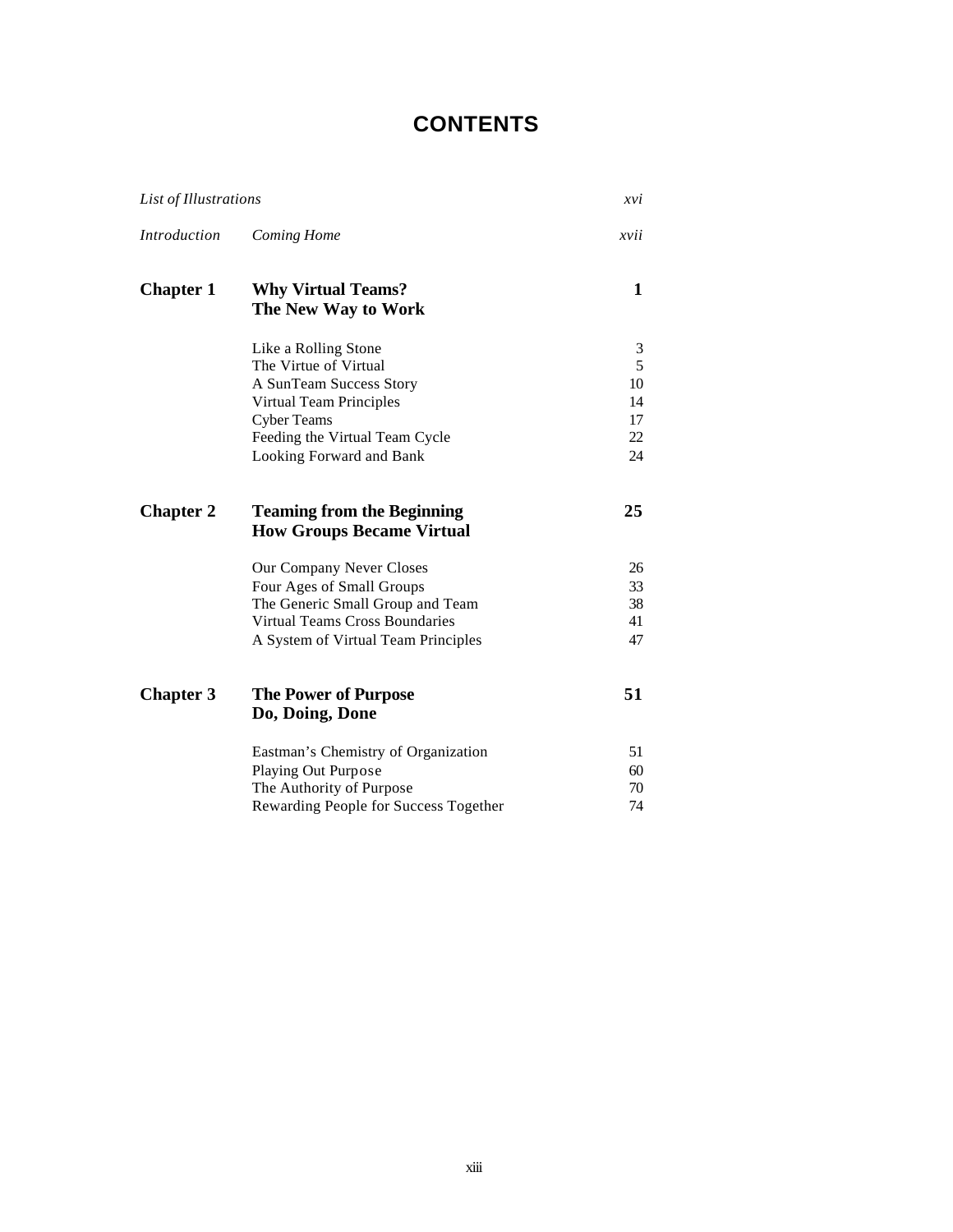| <b>Chapter 4</b> | <b>Through the Worm Hole</b><br><b>Links for Virtual Teams</b>      | 77  |
|------------------|---------------------------------------------------------------------|-----|
|                  | The Once and Future NCR                                             | 77  |
|                  | Four Ages of Media                                                  | 85  |
|                  | <b>Communications Pulled Apart</b>                                  | 101 |
| <b>Chapter 5</b> | <b>Teaming With People</b><br><b>The Paradoxes of Participation</b> | 105 |
|                  | Tetra Pak Converting Technologies                                   | 105 |
|                  | The Stress of Being Me and We                                       | 112 |
|                  | Independent Members: "Who Is Involved?"                             | 115 |
|                  | Shared Leadership                                                   | 119 |
|                  | <b>Integrated Levels</b>                                            | 124 |
| <b>Chapter 6</b> | It's All in the Doing<br><b>Virtual Team Life as a Process</b>      | 131 |
|                  | Growing a Strategy                                                  | 131 |
|                  | The Team Pulse and the Life Cycle                                   | 137 |
|                  | Forming Goals                                                       | 147 |
| <b>Chapter 7</b> | <b>Virtual Places</b><br>Home Is Where the Site Is                  | 159 |
|                  | SunTeams: Increasing Customer Loyalty                               | 160 |
|                  | Moving from Place to Place                                          | 167 |
|                  | <b>Product Places</b>                                               | 175 |
|                  | Virtual Technology Principles                                       | 178 |
|                  | Thinking Technology                                                 | 183 |
| <b>Chapter 8</b> | <b>Working Smart</b><br><b>A Web Book for Virtual Teams</b>         | 189 |
|                  |                                                                     |     |
|                  | Phase 1: Setting up the Basics                                      | 192 |
|                  | Phase 2: Planning for Action                                        | 199 |
|                  | Phase 3: Managing the Process                                       | 213 |